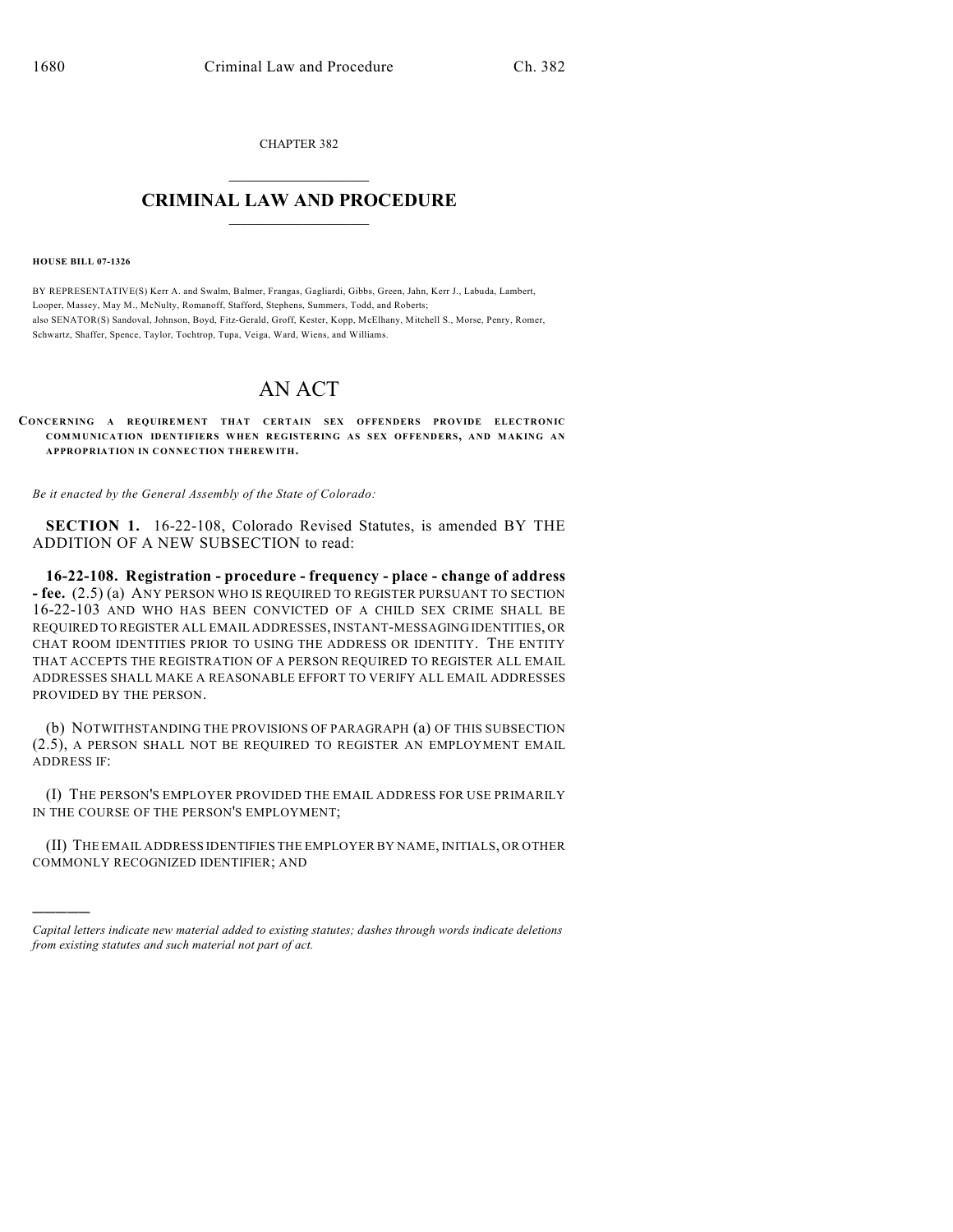(III) THE PERSON REQUIRED TO REGISTER IS NOT AN OWNER OR OPERATOR OF THE EMPLOYING ENTITY THAT PROVIDED THE EMAIL ADDRESS.

(c) FOR PURPOSES OF THIS SECTION, "CHILD SEX CRIME" MEANS SEXUAL ASSAULT ON A CHILD, AS DESCRIBED IN SECTION 18-3-405, C.R.S.; SEXUAL ASSAULT ON A CHILD BY ONE IN A POSITION OF TRUST, AS DESCRIBED IN SECTION 18-3-405.3, C.R.S.; UNLAWFUL SEXUAL CONTACT, AS DESCRIBED IN SECTION 18-3-404 (1.5), C.R.S.; ENTICEMENT OF A CHILD, AS DESCRIBED IN SECTION 18-3-305, C.R.S.; AGGRAVATED INCEST, AS DESCRIBED IN SECTION 18-6-302 (1) (b), C.R.S.; TRAFFICKING IN CHILDREN, AS DESCRIBED IN SECTION 18-6-402, C.R.S.; SEXUAL EXPLOITATION OF CHILDREN, AS DESCRIBED IN SECTION 18-6-403, C.R.S.; PROCUREMENT OF A CHILD FOR SEXUAL EXPLOITATION, AS DESCRIBED IN SECTION 18-6-404, C.R.S.; SOLICITING FOR CHILD PROSTITUTION, AS DESCRIBED IN SECTION 18-7-402, C.R.S.; PANDERING OF A CHILD, AS DESCRIBED IN SECTION 18-7-403, C.R.S.; PROCUREMENT OF A CHILD, AS DESCRIBED IN SECTION 18-7-403.5, C.R.S.; KEEPING A PLACE OF CHILD PROSTITUTION, AS DESCRIBED IN SECTION 18-7-404, C.R.S.; PIMPING OF A CHILD, AS DESCRIBED IN SECTION 18-7-405, C.R.S.; INDUCEMENT OF CHILD PROSTITUTION, AS DESCRIBED IN SECTION 18-7-405.5,C.R.S.; PATRONIZING A PROSTITUTED CHILD, AS DESCRIBED IN SECTION 18-7-406, C.R.S.; INTERNET LURING OF A CHILD, AS DESCRIBED IN SECTION 18-3-306,C.R.S.; INTERNET SEXUAL EXPLOITATION OF A CHILD, AS DESCRIBED IN SECTION 18-3-405.4, C.R.S.; WHOLESALE PROMOTION OF OBSCENITY TO A MINOR, AS DESCRIBED IN SECTION 18-7-102 (1.5), C.R.S.; PROMOTION OF OBSCENITY TO A MINOR, AS DESCRIBED IN SECTION 18-7-102 (2.5), C.R.S.; SEXUAL ASSAULT, AS DESCRIBED IN SECTION  $18-3-402$  (1) (d) AND (1) (e), C.R.S.; SEXUAL ASSAULT IN THE SECOND DEGREE AS IT EXISTED PRIOR TO JULY 1, 2000, AS DESCRIBED IN SECTION 18-3-403 (1) (e) AND (1) (e.5), C.R.S.; OR CRIMINAL ATTEMPT, CONSPIRACY, OR SOLICITATION TO COMMIT ANY OF THE ACTS SPECIFIED IN THIS PARAGRAPH (c).

(d) THE ENTITY THAT ACCEPTS THE REGISTRATION OF A PERSON REQUIRED TO REGISTER ALL EMAIL ADDRESSES, INSTANT-MESSAGING IDENTITIES, OR CHAT ROOM IDENTITIES PURSUANT TO PARAGRAPH (a) OF THIS SUBSECTION (2.5) SHALL REQUIRE THE PERSON TO SIGN A STATEMENT THAT THE EMAIL ADDRESSES, INSTANT-MESSAGING IDENTITIES, OR CHAT ROOM IDENTITIES PROVIDED ON THE REGISTRATION FORM ARE EMAIL ADDRESSES, INSTANT-MESSAGING IDENTITIES, OR CHAT ROOM IDENTITIES THAT THE PERSON HAS THE AUTHORITY TO USE. THE STATEMENT SHALL ALSO STATE THAT PROVIDING FALSE INFORMATION RELATED TO THE PERSON'S EMAIL ADDRESSES, INSTANT-MESSAGING IDENTITIES, OR CHAT ROOM IDENTITIES MAY CONSTITUTE A MISDEMEANOR OR FELONY CRIMINAL OFFENSE. THIS SIGNED STATEMENT CONSTITUTES A REASONABLE EFFORT TO VERIFY ALL EMAIL ADDRESSES PROVIDED BY THE PERSON AS REQUIRED BY PARAGRAPH (a) OF THIS SUBSECTION (2.5), BUT DOES NOT PRECLUDE ADDITIONAL VERIFICATION EFFORTS.

**SECTION 2.** 16-22-108 (3) (e) and (3) (f), Colorado Revised Statutes, are amended, and the said 16-22-108 (3) is further amended BY THE ADDITION OF A NEW PARAGRAPH, to read:

**16-22-108. Registration - procedure - frequency - place - change of address - fee.** (3) Any person who is required to register pursuant to section 16-22-103 shall be required to register each time such person: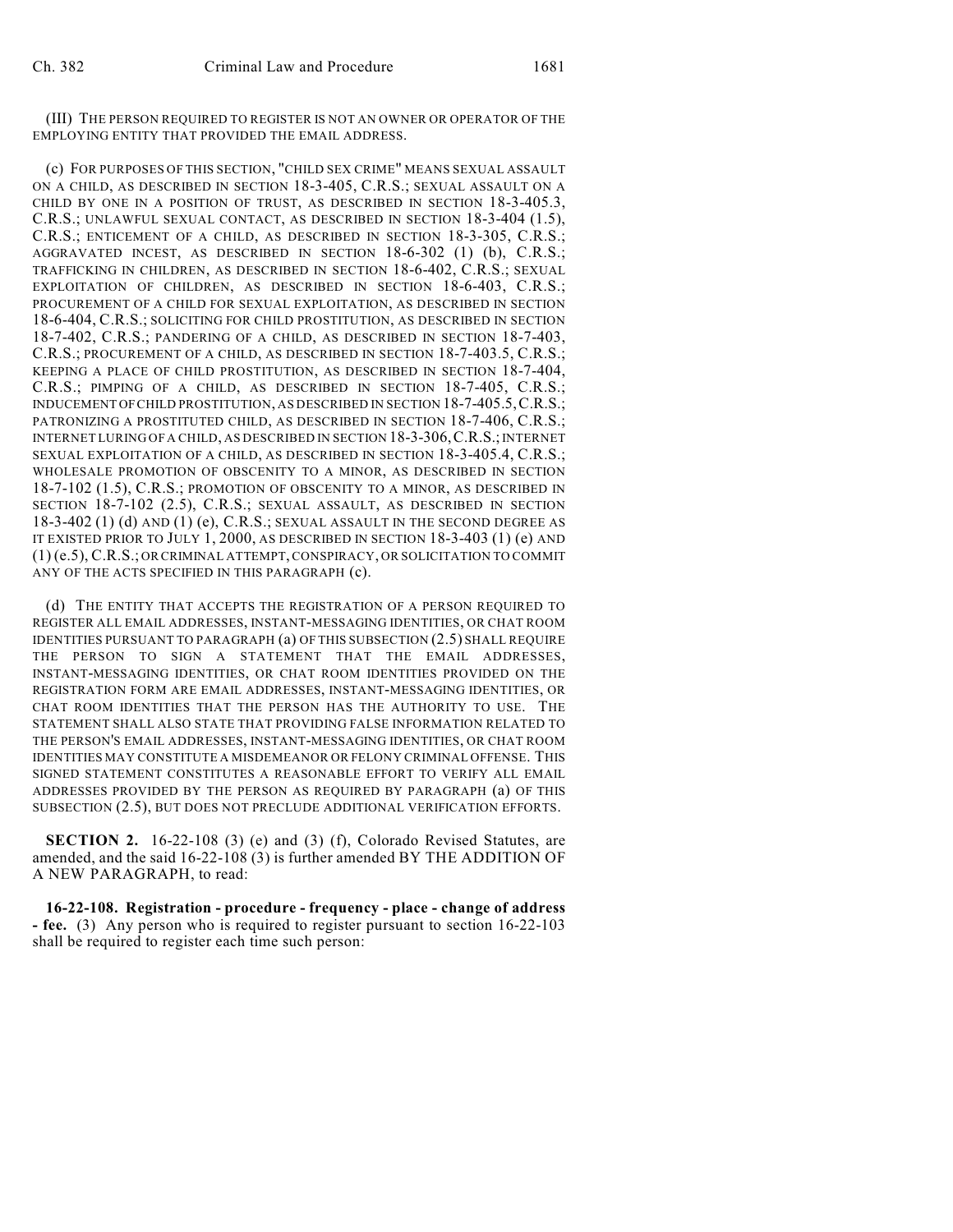(e) Becomes enrolled or changes enrollment in an institution of postsecondary education, or changes the location of enrollment; or

(f) Becomes a volunteer or changes the volunteer work location, if volunteering at an institution of postsecondary education; OR

(g) CHANGES HIS OR HER EMAIL ADDRESS, INSTANT MESSAGING IDENTITY, OR CHAT ROOM IDENTITY, IF THE PERSON IS REQUIRED TO REGISTER THAT INFORMATION PURSUANT TO SECTION 16-22-108 (2.5). THE PERSON SHALL REGISTER THE EMAIL ADDRESS, INSTANT MESSAGING IDENTITY, OR CHAT ROOM IDENTITY PRIOR TO USING IT.

**SECTION 3.** The introductory portion to 16-22-109 (1), Colorado Revised Statutes, is amended, and the said 16-22-109 (1) is further amended BY THE ADDITION OF A NEW PARAGRAPH, to read:

**16-22-109. Registration forms - local law enforcement agencies - duties.** (1) The director of the CBI shall prescribe standardized forms to be used to comply with this article, and the CBI shall provide copies of such THE standardized forms to the courts, probation departments, community corrections programs, the department of corrections, the department of human services, and local law enforcement agencies. Such THE standardized forms may be provided in electronic form. Such THE standardized forms shall be used to register persons pursuant to this article and to enable persons to cancel registration, as necessary. The standardized forms shall provide that the persons required to register pursuant to section 16-22-103 disclose such information as is required on the standardized forms. The information required on the standardized forms shall include, but need not be limited to:

(g) ALL EMAIL ADDRESSES, INSTANT-MESSAGING IDENTITIES, AND CHAT ROOM IDENTITIES TO BE USED BY THE PERSON IF THE PERSON IS REQUIRED TO REGISTER THAT INFORMATION PURSUANT TO SECTION 16-22-108 (2.5).

**SECTION 4.** 18-3-412.5 (1), Colorado Revised Statutes, is amended BY THE ADDITION OF A NEW PARAGRAPH to read:

**18-3-412.5. Failure to register as a sex offender.** (1) Any person who is required to register pursuant to article 22 of title 16, C.R.S., and who fails to comply with any of the requirements placed on registrants by said article, including but not limited to committing any of the acts specified in this subsection (1), commits the offense of failure to register as a sex offender:

(k) FAILURE TO REGISTER AN EMAIL ADDRESS, INSTANT-MESSAGING IDENTITY, OR CHAT ROOM IDENTITY PRIOR TO USING THE ADDRESS OR IDENTITY IF THE PERSON IS REQUIRED TO REGISTER THAT INFORMATION PURSUANT TO SECTION 16-22-108 (2.5), C.R.S.

**SECTION 5.** Part 1 of article 1 of title 17, Colorado Revised Statutes, is amended BY THE ADDITION OF A NEW SECTION to read:

## **17-1-165. Appropriation to comply with section 2-2-703 - HB 07-1326.**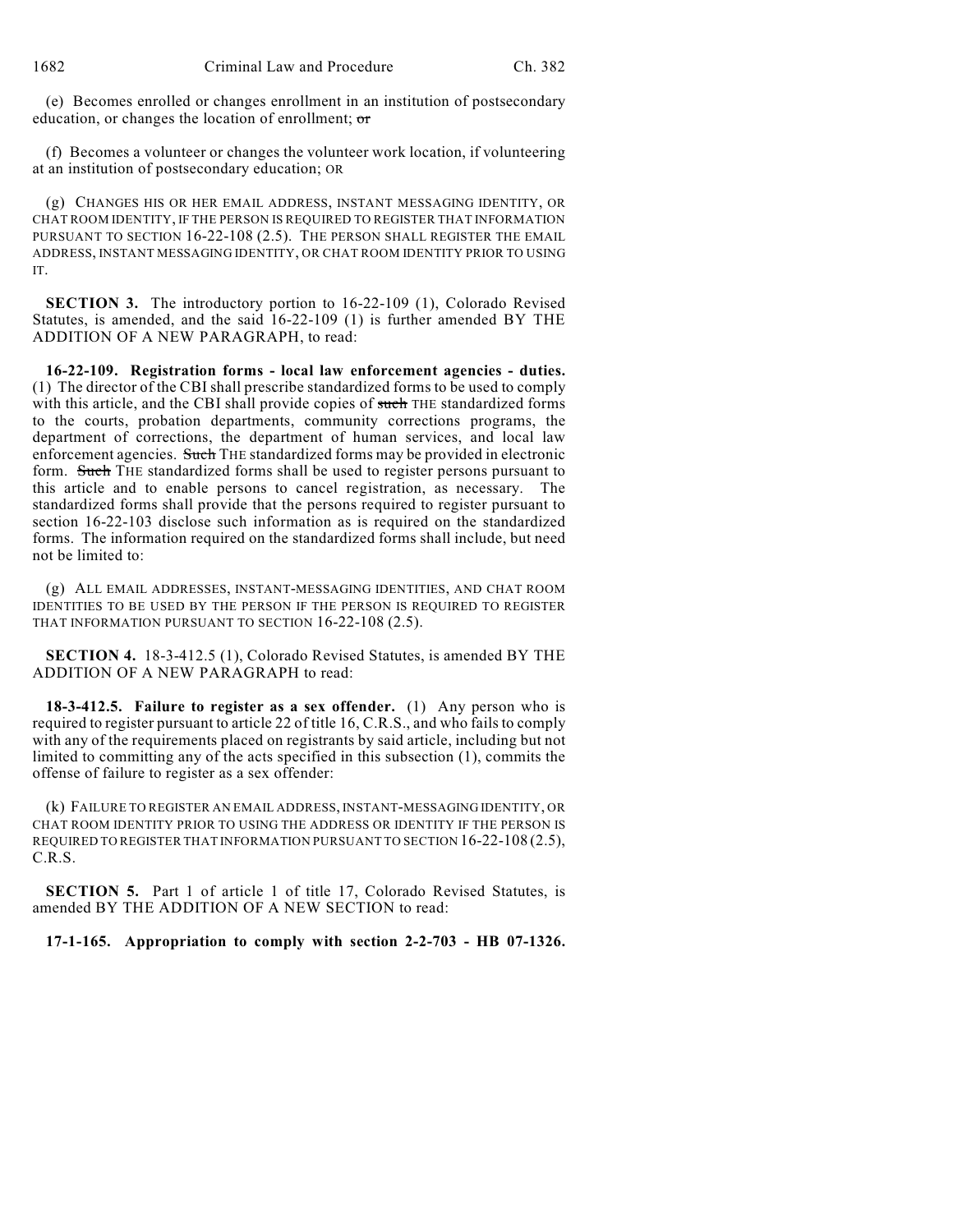(1) PURSUANT TO SECTION 2-2-703, C.R.S., THE FOLLOWING STATUTORY APPROPRIATIONS, OR SO MUCH THEREOF AS MAY BE NECESSARY, ARE MADE IN ORDER TO IMPLEMENT H.B. 07-1326, ENACTED AT THE FIRST REGULAR SESSION OF THE SIXTY-SIXTH GENERAL ASSEMBLY:

(a) FOR THE FISCAL YEAR BEGINNING JULY 1, 2007, IN ADDITION TO ANY OTHER APPROPRIATION, THERE IS HEREBY APPROPRIATED FROM THE CAPITAL CONSTRUCTION FUND CREATED IN SECTION 24-75-302,C.R.S., TO THE CORRECTIONS EXPANSION RESERVE FUND CREATED IN SECTION 17-1-116, THE SUM OF FIVE HUNDRED THOUSAND SIX HUNDRED SIXTY DOLLARS (\$500,660).

(b) (I) FOR THE FISCAL YEAR BEGINNING JULY 1, 2008, IN ADDITION TO ANY OTHER APPROPRIATION, THERE IS HEREBY APPROPRIATED, FROM THE CAPITAL CONSTRUCTION FUND CREATED IN SECTION 24-75-302,C.R.S., TO THE CORRECTIONS EXPANSION RESERVE FUND CREATED IN SECTION 17-1-116, THE SUM OF ONE HUNDRED FIFTY THOUSAND ONE HUNDRED NINETY-EIGHT DOLLARS (\$150,198).

(II) FOR THE FISCAL YEAR BEGINNING JULY 1, 2008, IN ADDITION TO ANY OTHER APPROPRIATION, THERE IS HEREBY APPROPRIATED TO THE DEPARTMENT OF CORRECTIONS, OUT OF ANY MONEYS IN THE GENERAL FUND NOT OTHERWISE APPROPRIATED, THE SUM OF ONE HUNDRED TEN THOUSAND THREE HUNDRED FORTY-EIGHT DOLLARS (\$110,348).

(c) (I) FOR THE FISCAL YEAR BEGINNING JULY 1, 2009, IN ADDITION TO ANY OTHER APPROPRIATION, THERE IS HEREBY APPROPRIATED, FROM THE CAPITAL CONSTRUCTION FUND CREATED IN SECTION 24-75-302,C.R.S., TO THE CORRECTIONS EXPANSION RESERVE FUND CREATED IN SECTION 17-1-116, THE SUM OF SEVENTY-FIVE THOUSAND NINETY-NINE DOLLARS (\$75,099).

(II) FOR THE FISCAL YEAR BEGINNING JULY 1, 2009, IN ADDITION TO ANY OTHER APPROPRIATION, THERE IS HEREBY APPROPRIATED TO THE DEPARTMENT OF CORRECTIONS, OUT OF ANY MONEYS IN THE GENERAL FUND NOT OTHERWISE APPROPRIATED, THE SUM OF ONE HUNDRED FORTY-THREE THOUSAND FOUR HUNDRED FIFTY-TWO DOLLARS (\$143,452).

(d) FOR THE FISCAL YEAR BEGINNING JULY 1, 2010, IN ADDITION TO ANY OTHER APPROPRIATION, THERE IS HEREBY APPROPRIATED TO THE DEPARTMENT OF CORRECTIONS, OUT OF ANY MONEYS IN THE GENERAL FUND NOT OTHERWISE APPROPRIATED, THE SUM OF ONE HUNDRED SIXTY THOUSAND FIVE DOLLARS (\$160,005).

(e) FOR THE FISCAL YEAR BEGINNING JULY 1, 2011, IN ADDITION TO ANY OTHER APPROPRIATION, THERE IS HEREBY APPROPRIATED TO THE DEPARTMENT OF CORRECTIONS, OUT OF ANY MONEYS IN THE GENERAL FUND NOT OTHERWISE APPROPRIATED, THE SUM OF ONE HUNDRED SIXTY THOUSAND FIVE DOLLARS (\$160,005).

**SECTION 6.** 24-75-302 (2) (t), (2) (u), and (2) (v), Colorado Revised Statutes, are amended to read:

**24-75-302. Capital construction fund - capital assessment fees - calculation.**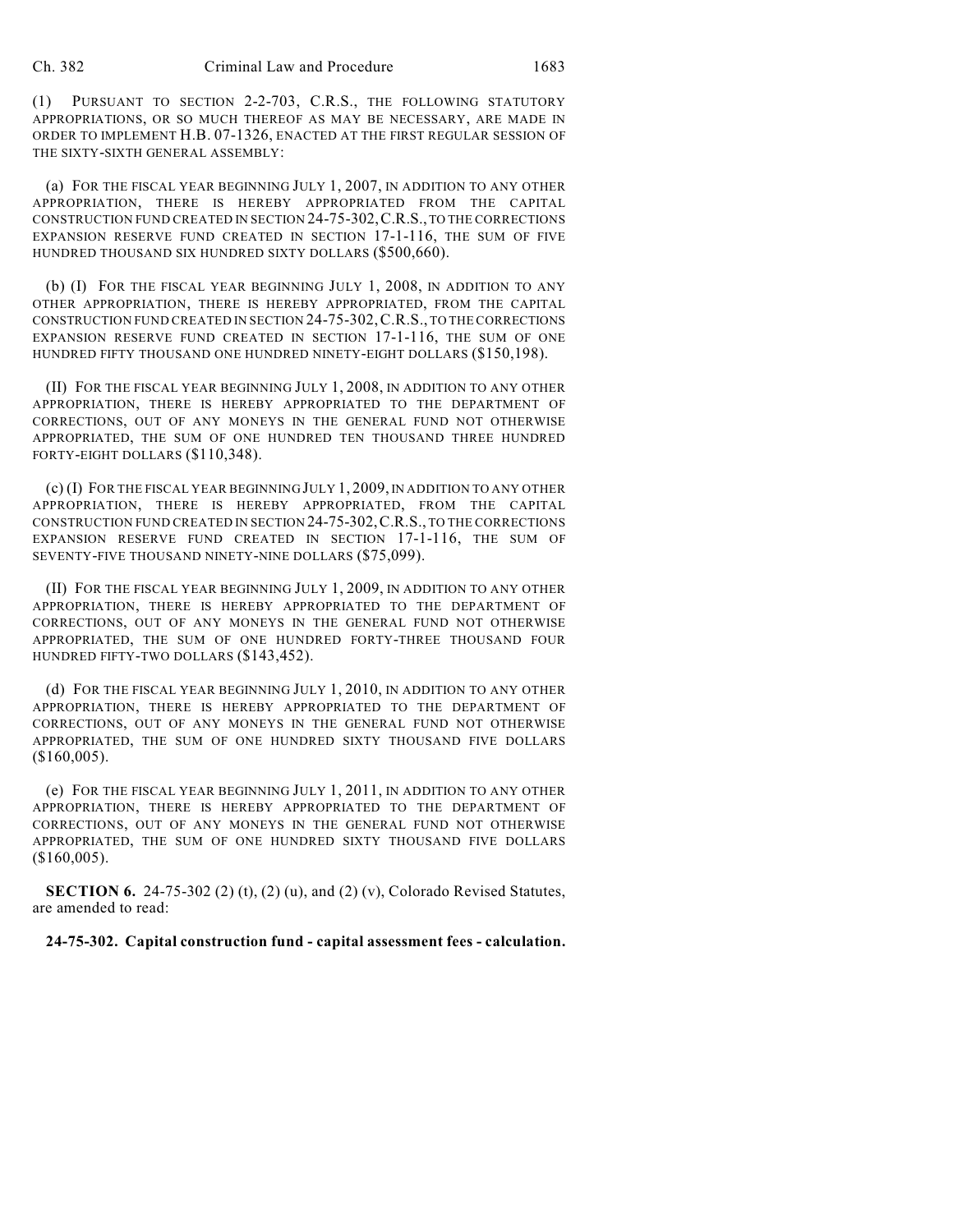(2) As of July 1, 1988, and July 1 of each year thereafter through July 1, 2010, a sum as specified in this subsection (2) shall accrue to the capital construction fund. The state treasurer and the controller shall transfer such sum out of the general fund and into the capital construction fund as moneys become available in the general fund during the fiscal year beginning on said July 1. Transfers between funds pursuant to this subsection (2) shall not be deemed to be appropriations subject to the limitations of section 24-75-201.1. The amount which shall accrue pursuant to this subsection (2) shall be as follows:

(t) On July 1, 2007, four hundred sixteen thousand eight hundred two dollars pursuant to H.B. 03-1004, enacted at the first regular session of the sixty-fourth general assembly; plus fifty-five thousand five hundred seventy-four dollars pursuant to H.B. 03-1317, enacted at the first regular session of the sixty-fourth general assembly; plus thirteen thousand eight hundred ninety-three dollars pursuant to H.B. 04-1021, enacted at the second regular session of the sixty-fourth general assembly; plus twenty-two million eight hundred eighty-five thousand three hundred eighty-six dollars pursuant to H.B. 06-1373, enacted at the second regular session of the sixty-fifth general assembly; plus two hundred nine thousand two hundred sixty-six dollars pursuant to S.B. 06-206, enacted at the second regular session of the sixty-fifth general assembly; plus two hundred nine thousand two hundred sixty-six dollars pursuant to S.B. 06-207, enacted at the second regular session of the sixty-fifth general assembly; plus six hundred ten thousand three hundred fifty-eight dollars pursuant to H.B. 06-1326, enacted at the second regular session of the sixty-fifth general assembly; plus sixty-nine thousand seven hundred fifty-five dollars pursuant to H.B. 06-1151, enacted at the second regular session of the sixty-fifth general assembly; plus five hundred twenty-three thousand one hundred sixty-four dollars pursuant to H.B. 06-1011, enacted at the second regular session of the sixty-fifth general assembly; plus seventeen thousand four hundred thirty-nine dollars pursuant to S.B. 06S-005, enacted at the first extraordinary session of the sixty-fifth general assembly; PLUS FIVE HUNDRED THOUSAND SIX HUNDRED SIXTY DOLLARS PURSUANT TO H.B. 07-1326, ENACTED AT THE FIRST REGULAR SESSION OF THE SIXTY-SIXTH GENERAL ASSEMBLY;

(u) On July 1, 2008, sixty-nine thousand four hundred sixty-seven dollars pursuant to H.B. 04-1021, enacted at the second regular session of the sixty-fourth general assembly; plus three hundred ninety-two thousand three hundred seventy-three dollars pursuant to S.B. 06-206, enacted at the second regular session of the sixty-fifth general assembly; plus three hundred ninety-two thousand three hundred seventy-three dollars pursuant to S.B. 06-207, enacted at the second regular session of the sixty-fifth general assembly; plus four hundred sixty-two thousand one hundred twenty-eight dollars pursuant to H.B. 06-1326, enacted at the second regular session of the sixty-fifth general assembly; plus twenty-six thousand one hundred fifty-eight dollars pursuant to H.B. 06-1145, enacted at the second regular session of the sixty-fifth general assembly; plus five hundred twenty-three thousand one hundred sixty-four dollars pursuant to H.B. 06-1011, enacted at the second regular session of the sixty-fifth general assembly; plus sixty-nine thousand seven hundred fifty-five dollars pursuant to S.B. 06S-004, enacted at the first extraordinary session of the sixty-fifth general assembly; PLUS ONE HUNDRED FIFTY THOUSAND ONE HUNDRED NINETY-EIGHT DOLLARS PURSUANT TO H.B. 07-1326, ENACTED AT THE FIRST REGULAR SESSION OF THE SIXTY-SIXTH GENERAL ASSEMBLY;